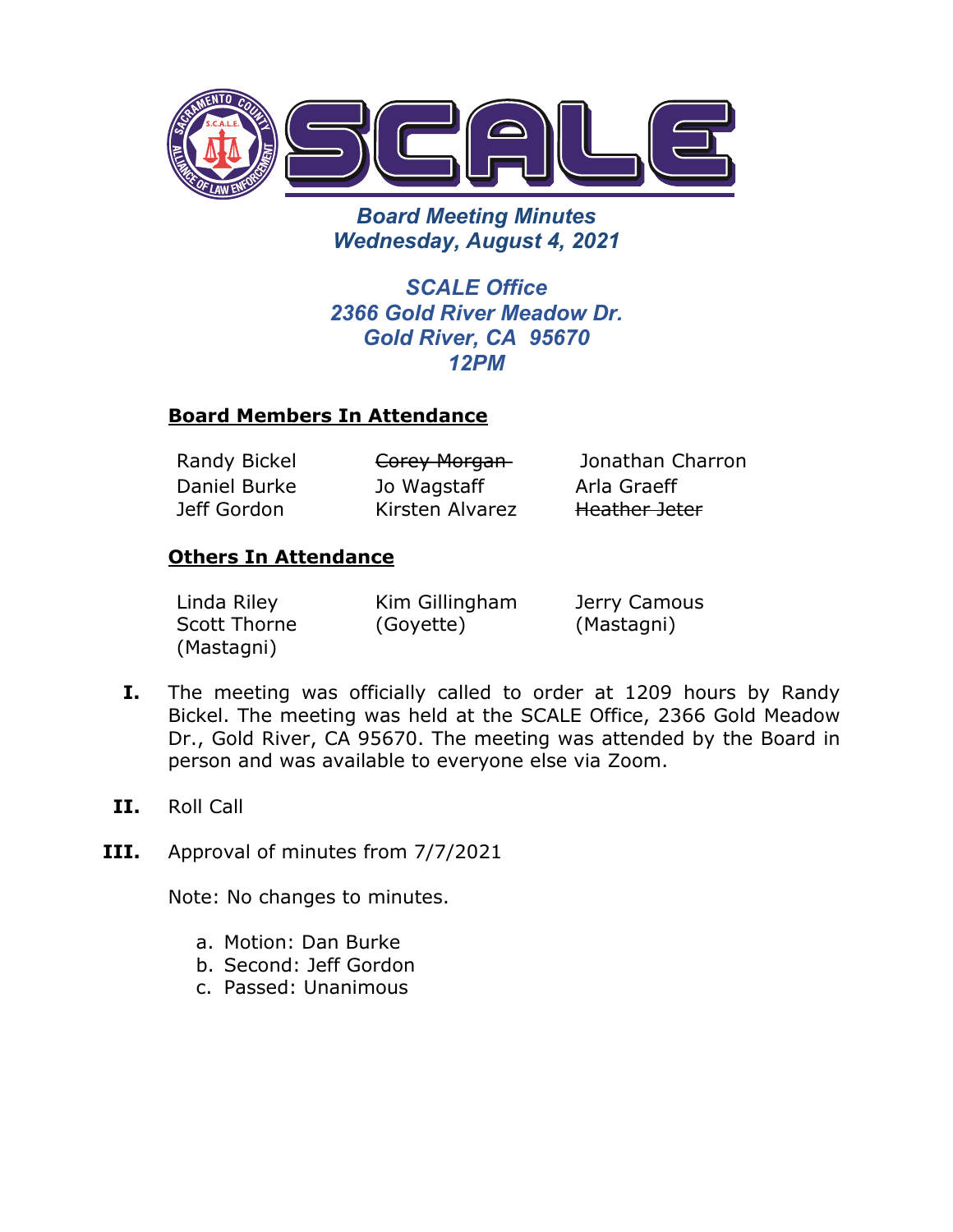### **IV. Treasurer's Report**

**Note: This was read into the minutes during the General Membership Meeting. Here is the summary of the Treasurer's report:**

| Accounts (7/31/2021)     |              |            |
|--------------------------|--------------|------------|
| General Fund 6222        |              | 157,604.58 |
| Legal Defense Fund 3903  |              | 81,228.73  |
| PAC Fund 3911            |              | 23,887.82  |
| Savings 7915             |              | 126,373.01 |
| Wells Fargo Office Acct. |              | 935.29     |
| Debit Card Acct.         |              | 1,210.24   |
|                          | <b>Total</b> | 384,391.93 |
|                          |              |            |

## **Fidelity (4/30/2021)** 264,527.04

## **Total Cash and Investments 655,766.71**

Motion: Joe Wagstaff Second: Jeff Gordon Passed: Unanimous

#### **V. Old Business**

- A. Sacramento County COVID-19 Updates
	- a. No updates.
	- b. There is no further update on this topic. As we approach summer. We will continue to watch as COVID-19 policy changes occur.

#### B. DA Policy Manual

- a. No updates.
- b. There will continue to be meet and confers over 5 policy blocks at a time. Remove from agenda until county meets.
- C. SCALE App

a. No Update.

- D. PORAC Valley Chapter Meeting September 9, 2021
	- a. The meeting has been scheduled and will be held at SPOA.
	- b. Board will help with set up and clean up.